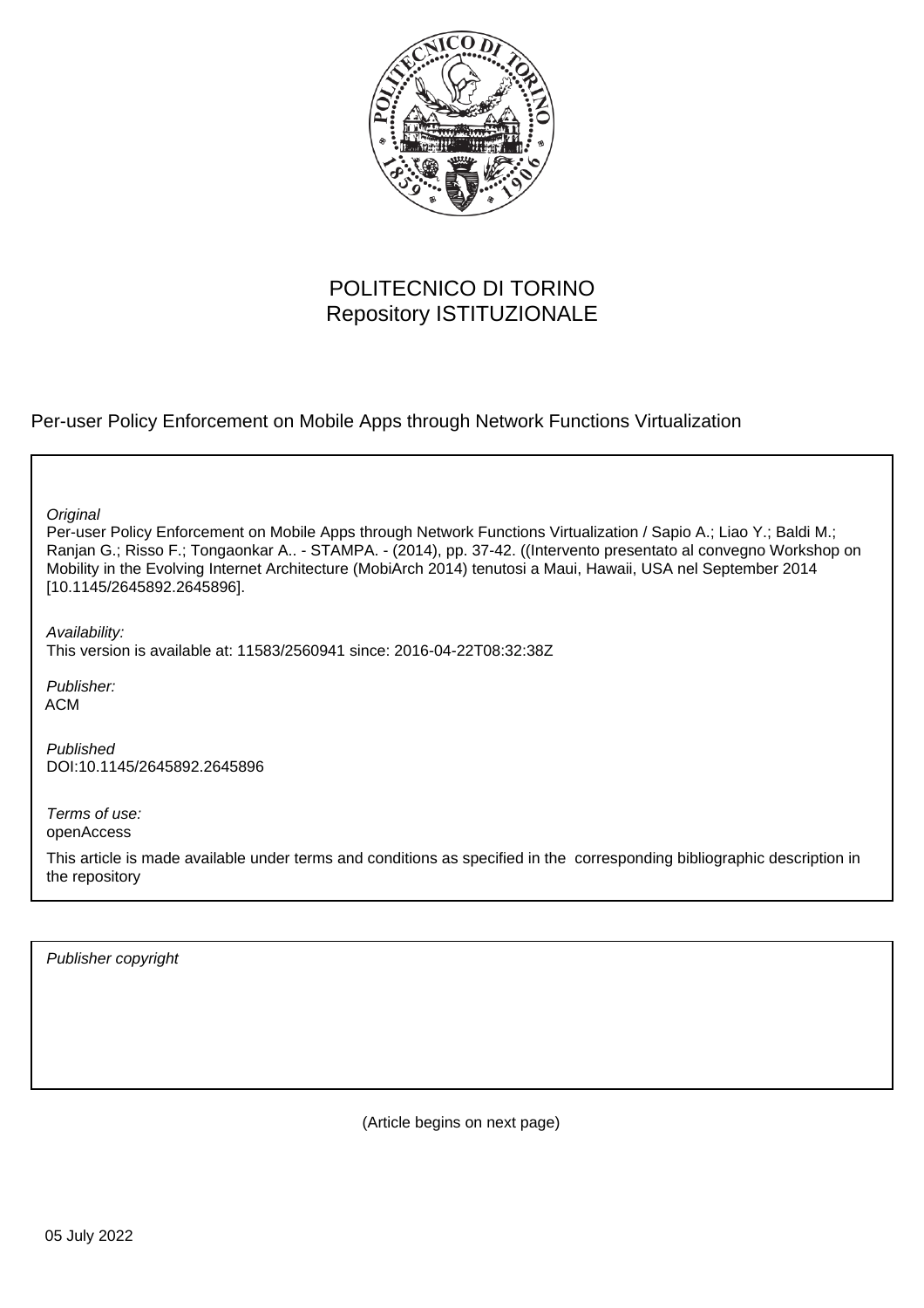# **Per-user Policy Enforcement on Mobile Apps through Network Functions Virtualization**

Amedeo Sapio Politecnico di Torino Torino, Italy

> Gyan Ranjan Narus, Inc. Sunnyvale, CA

Yong Liao Narus, Inc. Sunnyvale, CA

Fulvio Risso Politecnico di Torino Torino, Italy

Mario Baldi Narus, Inc. Politecnico di Torino

Alok Tongaonkar Narus, Inc. Sunnyvale, CA

## ABSTRACT

Due to the increasing popularity of smartphones and tablets, mobile apps are becoming the preferred portals for users to access various network services in both residential and enterprise environments. Predominantly using generic HTTP or HTTPS protocols, traffic from different mobile apps is largely indistinguishable. This loss of visibility into mobile app traffic brings new challenges to network management and traffic analysis. It has became very hard to implement network policies based on the differentiation between traffic from compliant and non-compliant mobile apps. This paper presents a system that not only provides network administrators the much desired capability of enforcing policies on mobile app traffic, but also does that at a fine *per-user* granularity. The proposed system takes a *Network Functions Virtualization (NFV)* approach and virtualizes an edge router into multiple virtual data planes. Specifically, each data plane serves solely to one particular user and consists of user-specific virtualized network functions. The independence of the virtual data planes facilitates enforcing network policies at the per-user level. To enable policy enforcement on mobile apps, our system includes a sophisticated mobile app identification module to recognize traffic from different apps using preloaded traffic signatures. By exploiting TLS proxying, our system can even enforce policies on those mobile apps adopting traffic encryption. We have implemented a prototype of the proposed system as a wireless access point (AP) using a commodity small form factor PC. Our preliminary experimental evaluations show that the system can scale to modest number of users without much impacting user experience in using the network.

#### Categories and Subject Descriptors

C.2.0 [Computer-Communication Networks]: General—*Security and protection*; C.2.1 [Computer-Communication Networks]: Network Architecture and Design—*Network communications*

## Keywords

Network Functions Virtualization; Mobile Security; Policy Enforcement; Traffic Filtering

## 1. INTRODUCTION

State-of-the-art firewall and network monitoring systems rely largely on IP address, domain-name, and port number based policy formulation and enforcement [6]. Such approaches are becoming untenable as user-owned devices (mostly smartphones and tablets) are increasingly accepted within enterprise networks (*a.k.a.* the bringyour-own-device (BYOD) to work phenomenon). Such devices execute a multitude of mobile applications (roughly 1.75 million at the last count of Android and iOS markets), a significant portion of which use HTTP and HTTPS to interact with servers connected on Internet. To make matters worse, such servers are often times hosted by cloud providers or content delivery networks. Thus, conventional protocol and port number based traffic analysis tools can neither differentiate traffic from distinct mobile apps, nor separate mobile apps traffic from generic *web-traffic* [4, 14]. The advent of Web 2.0, which facilitates rapid development of web-based and distributed applications, has only accentuated the problem as many enterprise and consumer web applications use the same protocols.

While some mobile applications may actually be necessary or useful in corporate or residential context, others may compromise information security of a network [13]. Besides the issue of different applications, the same application developed for different platforms (e.g. Android vs. iOS) may have different security vulnerabilities. Finally, as mobile applications increasingly become multi-faceted and complex, the risks of them being used for data exfiltration have escalated [9, 7]. For example, popular services such as Facebook now functions as authentication gateways and substrates for a large eco-system of applications (e.g. FarmVille). This can provide indirect access to sensitive information to undesired, and potentially malicious, third parties.

Additionally, roles and privileges within a network might need to be different on a per-user basis. For instance, in an enterprise while certain employees might need to access and/or share sensitive information with prospective clients for business objectives, others should not be permitted to do so. Similarly, in a residential network environment, parents may want to restrict their kids' access to applications that are not child-safe.

Addressing these challenges calls for a new breed of policy formulation and enforcement systems based on a completely new design. To guarantee network and information security, it is impera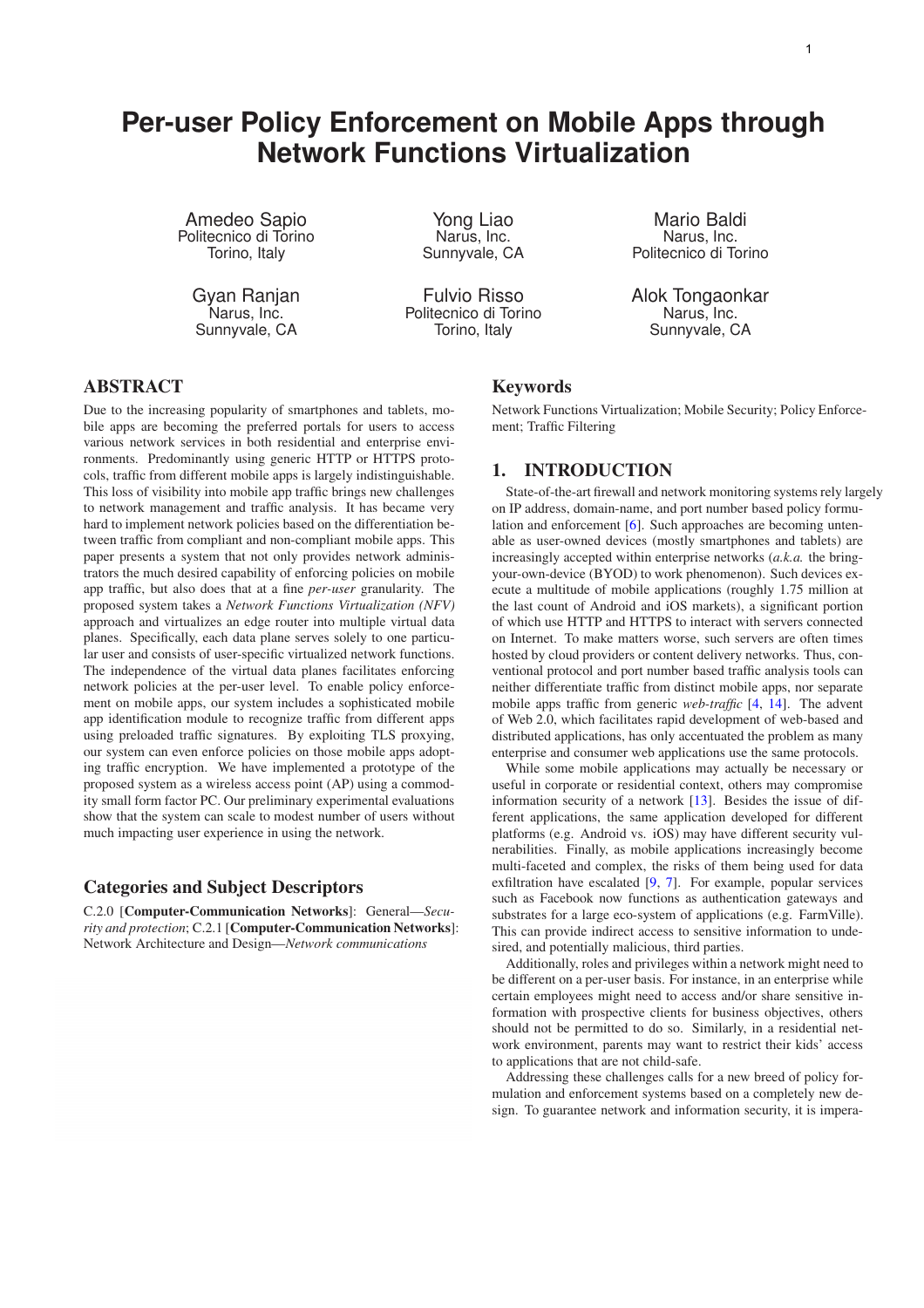tive that such systems have the capability to identify and differentiate traffic generated by different mobile applications, across platforms and devices, and impose policies based on users and their roles.

In this paper we propose the MAPPER *(Mobile Application Personal Policy Enforcement Router)* system, which can implement per-user fine-grained policies on users' mobile app usage by monitoring network traffic. The presented MAPPER implementation is a wireless network access point that, upon authenticating a connecting user, loads a set of modules to process network traffic to/from the user's device, and implements user-specific access policies based on the user applications that generated the traffic. The design of MAPPER is inspired by research in the field of *Network Functions Virtualization (NFV)*. More specifically, MAPPER allocates each user a dedicated virtual execution environment to run network functions specialized to the user. The identification of mobile apps generating traffic flows is provided by a sophisticated engine integrated into MAPPER as a virtualized network function. This engine processes HTTP flows and identifies rich information on the origins of those flows, such as the mobile apps that generated those flows and the platforms (Android, iOS, or Blackberry) of those apps. To maximize the visibility into network traffic, MAPPER can additionally instantiate a virtualized network function running a TLS-capable man-in-the-middle proxy, which transparently terminates HTTPS connections so as to retrieve plain-text data from encrypted flows.

NFV plays an essential role in the design of MAPPER. By Isolating network functions operating on the traffic of each user basis, it greatly eases the enforcement of per-user policies and separation of traffic from different users, which is key from both privacy and performance perspectives. Network functions, as well as the policies they implement, can migrate seamlessly across different MAPPER access nodes, in order to follow the user and enforce the policy no matter which network access node she is connected (e.g., independently of the department or branch of her company she is visiting), providing a uniform security protection.

The design and development of MAPPER offers a number of technical contributions presented in this paper. To the best of our knowledge, MAPPER is the first system capable of enforcing rich policies on mobile app traffic on a per-user basis. The NFV approach taken in MAPPER provides extreme flexibility in architecting the system and facilitates some unique features of the system. We have implemented a prototype of MAPPER to demonstrate its feasibility. Our tests show that the ambitious goal of enforcing policies on a vast number of mobile apps at the fine per-user granularity, even for apps encrypting their traffic, can be achieved with off-theshelf commodity hardware.

The rest of this paper is organized as follows. Section 2 surveys the related works on remote policy enforcement, mobile app identification, and network functions virtualization. Section 3 presents the design of MAPPER.Performance evaluation results are presented in Section 4. Section 5 concludes this paper and discusses future steps to improve the system.

#### 2. RELATED WORK

The state-of-the-art remote policy enforcement schemes exploit dedicated middleboxes that inspect network traffic with certain degree of application level awareness (e.g. firewall) [6]. Approaches based on Virtual Private Networks (VPN) leveraging Trusted Platform Module (TPM) chips are proposed in literature as well [12]. These solutions are no longer suitable for networks serving mostly mobile devices. First, those mobile devices use a new communication paradigm, mobile apps, that works mainly on HTTP/HTTPS protocol, and the state-of-the-art approaches do not have the deep

and fine-grained visibility into HTTP/HTTPS traffic. Secondly, it is often hard for enterprise network administrators to get control of the devices directly due to the lack of some software/hardware features in those devices, and the devices are usually not owned by enterprises (due to the BYOD trend).

The capability of deeply analyzing network traffic to identify which mobile apps have generated the traffic is studied in a series of recent works [15, 4, 14]. The richness of app identifier information embedded in advertisement traffic of mobile apps is studied in [14]. Dynamically executing mobile apps in sandbox environment so as to generate state machine based mobile app traffic signatures is studied in [4]. The FLOWR system presented in [15] starts from a small set of seeding knowledge to automatically learn more mobile app signatures by observing large volume of network traffic. MAPPER integrates those research results into its mobile app identification engine.

The basic architecture of MAPPER is inspired by the idea of Network Function Virtualization, which has long been an active research field. The virtualization on commodity network hardware has been proven to be a powerful and practical proposition by many works, such as Flowstream [5], RouteFlow [10], and NetVM [8]. We chose to base our work on the FROG system [11, 2], because it offers a powerful and extensible architecture to separate the traffic on per-user basis by assigning each user a dedicated lightweight virtual machine. This capability was not provided and analyzed by the other above mentioned works.

### 3. SYSTEM ARCHITECTURE

#### 3.1 Overview

Leveraging the FROG system, MAPPER allocates isolated virtual environments to execute network functions. A network function executed in a MAPPER virtual environment is referred to as a *net-app*. Each user connected to a MAPPER device is assigned with a dedicated virtual environment to execute net-apps specific to the user. Such a per-user virtual environment is referred to as *Personal Execution Environment (PEX)*. A PEX is like an edge router, with the capability to run arbitrary net-apps, designated to process traffic of only one user. MAPPER also has a second type of virtual environment for executing net-apps that are not specific to any given user. Such a virtual environment is referred to as a *Global Execution Environment (GEX)*. A GEX can run services that (*i*) are not required to be executed in a per-user fashion and (*ii*) may be needed by multiple users. In that case, a GEX provides a certain *service* that is exposed via a pre-defined API. A net-app running in a user's PEX can access the service by calling its API.

The capability to distinguish traffic from different mobile apps is provided by the *Mobile Application Identification (MAI)* net-app running in a GEX. MAI runs a sophisticated engine to process HTTP flows and identify mobile apps that generated them. Visibility into encrypted traffic, such as HTTPS flows, is provided by a TLS-capable *man-in-the-middle proxy (MiMP)* net-app running in another GEX, which transparently terminates HTTPS connections so as to retrieve plain-text HTTP sessions from encrypted flows.

Separating virtual execution environments into PEXes and GEXes manifests MAPPER's balance between flexibility and performance of the system. Providing each user a dedicated PEX enables adopting user specific net-apps, enables security and privacy stemming from traffic separation and provides support for a user to program and customize her own net-apps. On the other hand, the GEX enables MAPPER to avoid the overhead of running several instances of the same net-app in multiple PEXes.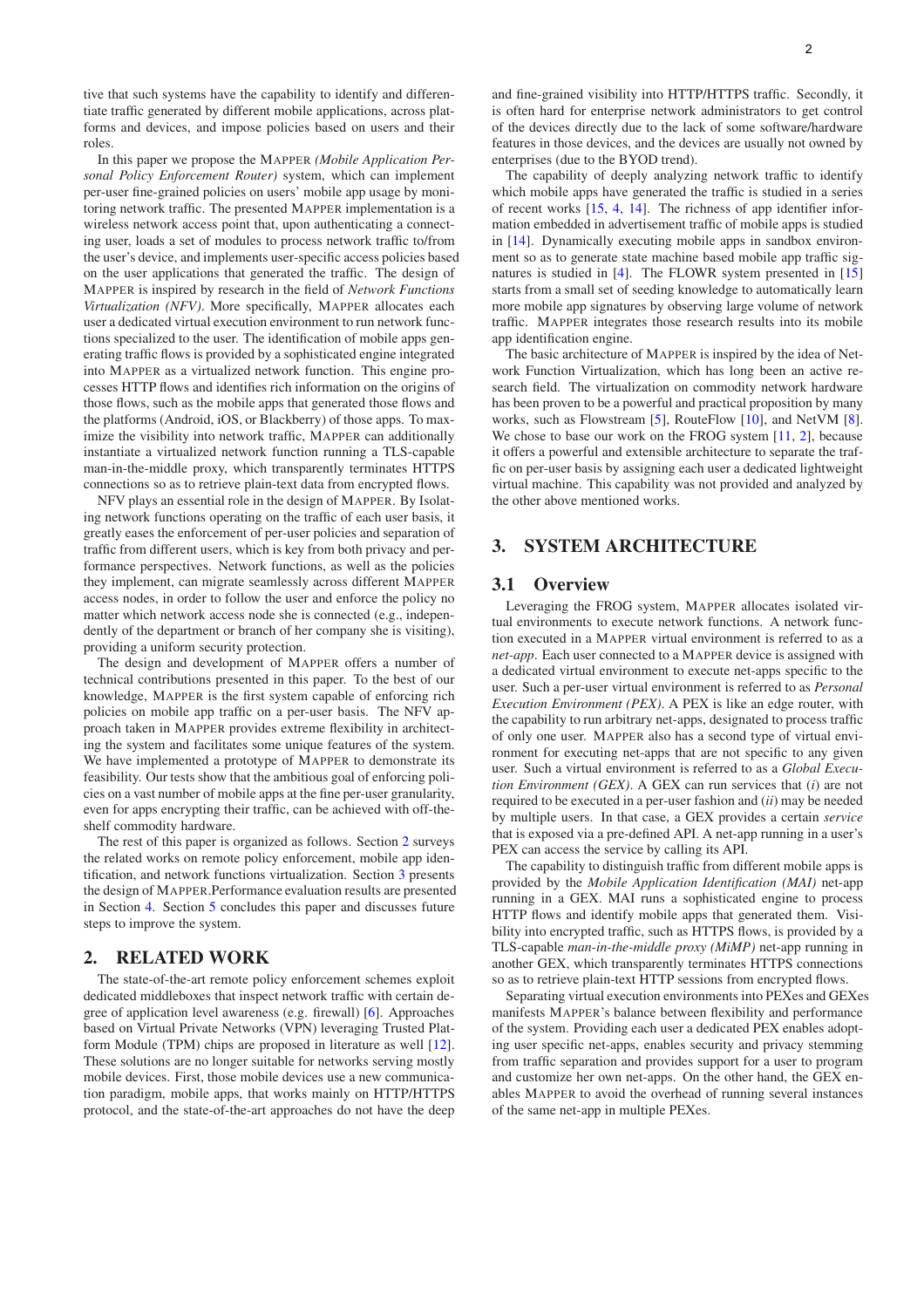#### 3.2 Virtualization Layer

The virtualization layer that supports the creation of PEXes and GEXes in MAPPER is built on top of the FROG (Flexible and pRO-Grammable) edge router platform [11, 2]. The high level architecture of FROG is depicted in Figure 1. A PEX is a FROG execution environment that receives/sends data from the underlying network hypervisor through an high speed communication channel based on shared memory, while GEXes are reached through standard TCP/IP sockets. A GEX is an isolated container that shares the TCP/IP stack with other GEXes and the rest of the host (including the hypervisor) and uses standard TCP/IP primitives to communicate with the other components. The hypervisor forwards incoming packets to proper PEXes for user specific processing. In the FROG implementation deployed in this work the source and destination MAC addresses of a packet are used by the hypervisor to determine which PEX the packet should be forwarded to. Packets are processed by net-apps running in PEXes and then they, or their content as extracted by the net-apps, are processed by GEXes, if there are any. After that, the hypervisor relays the processed packets out of MAP-PER.



Figure 1: Virtualization layer of MAPPER.

#### 3.3 Network Applications (Net-apps)

We have developed a broad range of net-apps for MAPPER. Some of them are quite generic and can be adopted in a variety of scenarios. Examples of such generic net-apps include a *network monitor* and a *DNS filter*, which collects traffic statistics and filters out malicious DNS queries, respectively. In this paper we focus on net-apps related to the enforcement of policies on mobile apps.

Man-in-the-middle Proxy (MiMP) Net-app: To provide the visibility into encrypted traffic from mobile apps, MAPPER uses a GEX to run a TLS-capable proxy service. For this purpose we used mitmproxy [3], which is a powerful and customizable transparent HTTPS proxy. mitmproxy relies on a TCP/IP stack to provide TCP end-point functionalities, which are in turn required to support the TLS sessions terminated by the proxy. Rather than including a TCP/IP protocol stack implementation in the GEX, the proposed design leverages an additional virtual network interface tap0 bound to the OS TCP/IP stack. The mitmproxy running in a GEX uses its services through the common socket interface provided by the OS. Leveraging its full visibility into user's traffic, the MiMP net-app also extracts relevant information from traffic required by other modules of the system, such as the Mobile App Filter net-app presented later.

MiMP Bridge Net-app: A user's PEX runs a MiMP Bridge netapp to interact with the MiMP net-app running in a GEX. Once loaded into a user's PEX, the MiMP Bridge net-app forwards all the (encrypted) user's traffic toward the MiMP net-app, which returns a selected portion of the plain-text form of the encrypted traffic to another net-app. In the enforcement of per-user policies based on mobile apps, the returned plain-text form data is consumed by the Mobile App Filter net-app to enforce mobile app usage policies. It is worth highlighting that encrypted traffic is analyzed only for users that have the MiMP Bridge in their policy.

Mobile App Identification (MAI) Net-app: This MAPPER netapp runs in a GEX and identifies the mobile app generating network flows to enable the definition and enforcement of policies at mobile app granularity. The MAI net-app comes preloaded with a rule set [4, 14] that extracts distinguishing mobile application features from individual flows. These per-flow features are then matched with a rich signature table to identify the app responsible for the flow. In addition, the MAI net-app also assigns device (e.g. iPhone, iPod, Samsung Galaxy) and platform (e.g. iOS and Android) labels to classified flows. Last but not least, MAI uses category trees to map each mobile app into a set of carefully pre-selected categories, such as social, gaming, etc. Therefore, network monitoring and management policies can be formed taking into account not only individual apps, but also broad app categories, platforms and device types; or any combination thereof.

Mobile App Filter Net-app: The service provided by the MAI net-app is consumed by the *Mobile App Filter* net-app running in a user's PEX to enable the enforcement of her specific policies on mobile app usage. For each HTTP/HTTPS bi-directional flow, the Mobile App Filter receives an extract of the flow from the MiMP and contains information needed by MAI to identify the appID of the originating mobile app. The XML formatted extract is passed from MiMP to Mobile App Filter and then to MAI through REST APIs, also used to return the appID from MAI to Mobile App Filter. The policy enforced for a user can be blacklisting a set of mobile apps, or even the entire categories of mobile apps (e.g. social, gaming, etc). Once Mobile App Filter determines that the originating app as identified by an appID is in the blacklist, the response to the REST API previously called to the Mobile App Filter indicates to the MiMP the corresponding flows should be blocked.

#### 3.4 Policy Enforcement Example

We present an example of policy enforcement to show the netapps involved and the flow of information among them. Every time a new user is connected to a MAPPER wireless AP, the user is required to authenticate via a captive portal web UI. Upon a successful authentication, a dedicated PEX is instantiated by MAPPER and the predefined policy, in the form of net-apps, is loaded into the PEX. Figure 2 shows an example of the net-apps deployed and the flow of information among them, where MAPPER enforces a policy to require visibility into both HTTP and HTTPS traffic, and to blacklist a set of mobile apps.

Each packet from the user device is classified by the hypervisor and forwarded to that user's PEX to be processed by a chain of netapp. First, the MiMP bridge net-app hijacks all HTTP and HTTPS traffic towards the MiMP GEX. The hijacking is done by changing the destination IP address to the one bound to virtual interface tap0, on which the MiMP is listening for incoming connections. The packets with modified destination IP address are then sent back to the hypervisor that forwards them to the tap0 interface of the MAPPER machine, where they are received by the MiMP. For each packet flow, the MiMP bridge net-app also informs the MiMP about the original 5-tuple (i.e.  $\{sIP, sPort, dIP, dPort, proto\}$ ).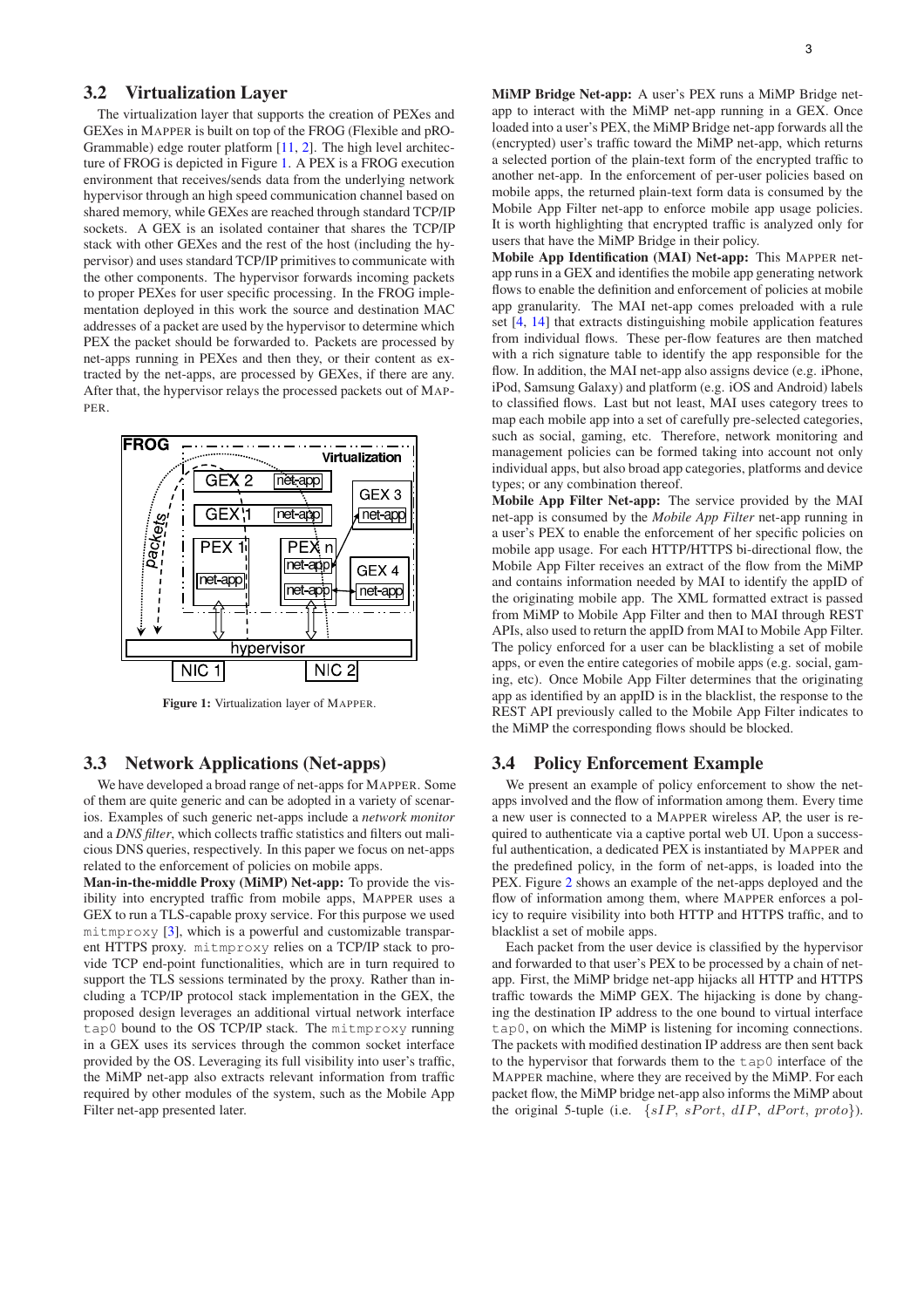

Figure 2: Information flow among net-apps.

The 5-tuple information is consumed by the MiMP to build a map  $M_{dIP}$ , which maps  $\{sIP, sPort, dPort, proto\}$  to  $dIP$ . MiMP uses map  $M_{dIP}$  to recover the original destination IP of an incoming connection, which is needed to create an outgoing TCP connection to the proper server and forward to it the HTTP/HTTPS session.

If an incoming connection is HTTP, the MiMP acts as a conventional HTTP proxy, which opens a new connection with the original web server and fetches the content. For a HTTPS incoming connection, the MiMP terminates the secure TLS tunnel and joins it with a new one to the external web server. The MiMP is able to terminate the secure tunnel because during the TLS negotiation phase it returns to the client application a self signed certificate of the web server, rather than the original one. The client host must have the MiMP certificate installed as a trusted Certification Authority, which might be performed in the initial authentication phase, or the user is required to accept the MiMP signed server certificate.

As shown on the right hand side of Figure 2, the HTTP request to the original web server is sent through the OS TCP/IP stack without hitting the hypervisor of the MAPPER. The first HTTP message sent by mobile apps is allowed to reach the web, even if the mobile app should be blocked. We deliberately allow this because the server response could contain information useful for identifying the app. We believe that in general this does not represent a security threat since the first HTTP request/response is usually designed for the app to probe the server and render the app user interface.

Once the MiMP receives the response from the web server, it extracts relevant data from the request and the response, encodes it in XML form, and sends it to the Mobile App Filter net-app, which then queries the MAI using the XML extract. The MAI returns information related to the mobile app that generated the traffic, including the unique app ID, category of the app, and OS of the app. The Mobile App Filter matches this data against the blacklist in the user policy to check if the app is permissible or not. The match result is sent back to the MiMP, which will act according to the result, by sending back to the client either the response or an HTTP error message.

The HTTP response is held by the MiMP while it waits for feedback from the Mobile App Filter. Performance can be improved and latency reduced at the expenses of a small reduction in app identification probability by having the MiMP producing the XML extract from HTTP requests only. Hence, while the proxy contacts the server and awaits for a response, the MAI net-app can work with the XML extract distilled from the HTTP request to provide the Mobile App Filter with the information on the mobile app. The Mobile App Filter matches it against the policy and communicates the outcome to the MiMP so that the latter is possibly ready to forward the HTTP response as soon as it is received.

Note that the visibility into HTTPS traffic is optional and can be disabled by user policy. Without the requirement to inspect HTTPS traffic, the MiMP bridge net-app forwards to the MiMP net-app only HTTP traffic, while HTTPS one is left unchanged.

#### 4. EVALUATION

#### 4.1 Implementation and Experiment Setup

We have implemented a prototype of MAPPER using a small form factor machine – an Intel *Next Unit of Computing* box, with an Intel Core i3-3217U CPU, 8G RAM, running Ubuntu Linux. The per-user PEXes are FROG virtual machines realized as standard Java Virtual Machines (JVM). The MAI runs inside a FROG VM as a GEX net-app. At present, the MAI net-app is capable of identifying more than  $250K$  mobile apps spanning the iOS and Android platforms. The MiMP GEX runs an open source python implementation available at [3]. To ease the prototyping, we did not port MiMP into Java. Instead, we did some small changes to the python code to enable the interaction between MiMP and other net-apps.

We setup a small testbed as our experiment environment to evaluate the performance of MAPPER. In the testbed a MAPPER system works as a wireless AP serving smartphone and laptop devices. To easily automate some experiments, the laptop runs curl, a customizable command line web client, to emulate various mobile apps.

#### 4.2 Single-user Tests

We start with testing the performance of MAPPER in serving only one user. To provide the baseline for fair comparison, we test three different settings of the access point machine. We configure the machine as  $(1)$  a standalone software AP running hostapd  $[1]$ ,  $(2)$  a standard FROG box running one per-user VM, and (3) a MAPPER system running the MAI GEX, the MiMP module, and one peruser PEX. We refer to those three configurations as AP, FROG, and MAPPER, respectively. For the MAPPER setting, the user policy is set to allow all traffic from user's mobile apps.

To isolate our experiments from other interferences, we connect a web server and the access point machine to the same wired LAN. Then we run the command line web client to emulate the activity of a mobile app  $X$  by sending 500 HTTP requests to fetch 500 different files from the web server. While the tests are running, we measure a number of metrics at both the laptop client and the access point machine.

We first evaluate the network throughput metric of the system by downloading 500 files from the web server, where each one is of size  $1MB$ . Figure 3 shows the average throughput measurements at the laptop's wireless interface. We can see that the current MAPPER implementation indeed has lower network throughput as compared to AP and FROG settings, i.e., the throughput is 20% lower. The main reason is that our current implementation requires the Mobile App Filter net-app and the MiMP GEX to interact synchronously, which results in considerable blocking and waiting among them. We are working extensively on removing this bottleneck from the system.

We also record the CPU and memory usage at the access point machine, and report the results in Table 1. The results show that RAM is a more critical resource than CPU in our current prototype implementation, since MAPPER consumes much more RAM than the other two settings. A closer look into each module of MAPPER shows that the MAI GEX alone consumes almost 1.8G of memory,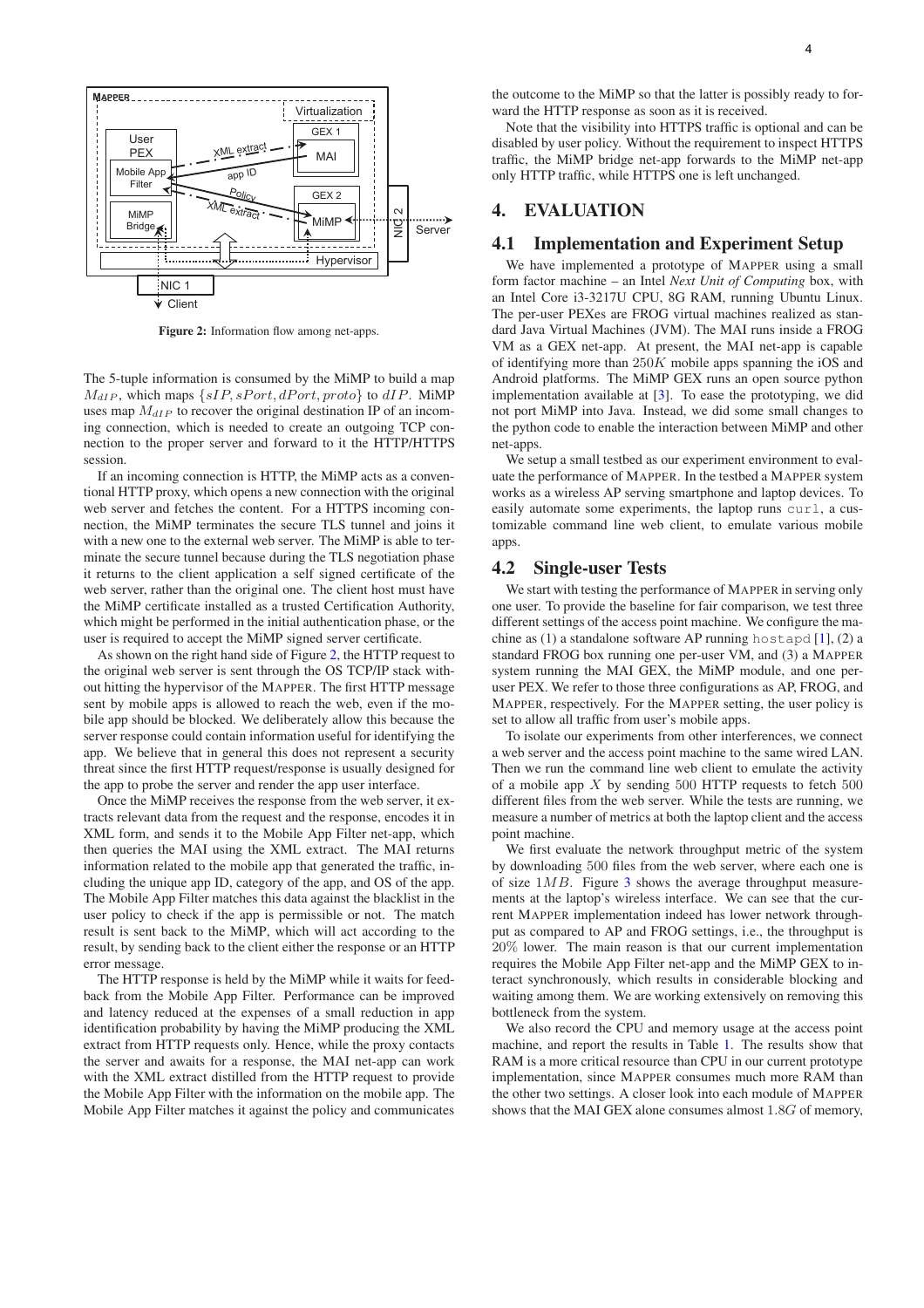

because the app identification engine uses several big hash table data structures.

|               | CPU peak |        | CPU ave RAM peak | RAM ave |
|---------------|----------|--------|------------------|---------|
| ΑP            | $3.4\%$  | 1.82%  | 490 MB           | 487 MB  |
| <b>FROG</b>   | 61.3%    | 17.88% | 1241 MB          | 1190 MB |
| <b>MAPPER</b> | 62.6%    | 36.5%  | 4080 MB          | 3698 MB |

Table 1: CPU and RAM usage comparison.

We next evaluate how much additional delay added by MAPPER to user's traffic. We measure the time interval between the web client sending out a request and receiving the reply from the web server, and refer to that interval as the *response time*. For each setting of the access point machine, we measure the response time of 500 requests, where each one fetches a  $1KB$  file from the web server, and plot their cumulative distribution in Figure 4. As expected, users do experience longer response time due to the additional processing of user traffic by our current implementation of MAPPER. The response time is less than  $500ms$  in more than  $80\%$ of the cases. The average additional delay is around 300ms.



Figure 4: CDF of the response time for three settings of the access point machine.

To evaluate how the additional overhead introduced by MAP-PER affects user experience, we have recruited several volunteers to connect their smartphones with MAPPER and use their mobile apps for a few minutes. According to the feedback, most users do not have any noticeable user experience degradation in surfing the web, checking online social network updates, etc.

#### 4.3 Multi-user Tests

After having a good understanding of MAPPER's performance in single user scenario, we proceed to evaluate the scenario where multiple users connect to the MAPPER device. To that end, we simulate the presence of multiple clients by allocating various number of user PEXes in MAPPER and measuring the memory usage of the MAPPER machine. We focus on memory usage because it is the

dominating factor that constrains MAPPER from scaling to large number of users. The results are reported in Figure 5.



Figure 5: RAM consumption with growing number of users.

The benefit of having GEXes in MAPPER is obvious as shown in Figure 5. Because we don't replicate MAI and MiMP into each user's PEX (although MiMP consumes very little memory, around  $30MB$ ), the memory footprint of each user PEX can be limited to around  $50MB$  when the PEX is not processing any packets. Even after scaling the number of PEXes to 50, the MAPPER machine uses only half of its memory ( $4G$  out of  $8G$ ). We believe that most WiFi network deployments do not plan to have one AP serving more than 50 users.

In order to test how the MAPPER behaves in a more realistic scenario, we also emulate mobile devices using a public Internet web service on encrypted HTTPS channel. We connect two laptops to MAPPER to emulate that two different users (each one has a dedicated PEX) are using mobile app  $X$  to search at [https://www.](https://www.google.com) [google.com](https://www.google.com). To maximally stress the system, both users' policies are configured to be allowing app  $X$  and hijacking that app's encrypted traffic. We simultaneously set both laptops to emulate app  $X$  sending out 500 search queries. When the test is running, we measure the CPU and memory usage at the MAPPER machine, as well as the network throughput and response time at both laptops. To provide a fair comparison baseline, we also repeat the same experiment using only one laptop to emulate one single user.

|         | CPU    | <b>RAM</b> | throughput | response time |
|---------|--------|------------|------------|---------------|
| user    | 16.13% | 3261 MB    | $104$ Kb/s | 778.8 ms      |
| 2 users | 21.57% | 3392 MB    | $102$ Kb/s | 751.6 ms      |

Table 2: Averaged performance measurements when users are using mobile app  $X$  to perform a web search at <https://www.google.com>. Throughput in the 2-user test is the one measured at one client device.

Table 2 presents the test results. We can see that when serving two users instead of one, MAPPER consumes slightly more CPU and RAM resources, without noticeable degradation in throughout and response time. Because the web server is on Internet instead of connected to the same LAN, the response time in Table 2 is larger than that shown in Figure 4. The larger response time and lower network throughput result in slower traffic rate. Therefore, the CPU and RAM usage are lower than those presented in section 4.2.

#### 5. CONCLUSION AND FUTURE WORK

This paper presents the MAPPER system that seamlessly integrates multiple techniques to facilitate enforcing policies on increasingly flourishing mobile apps running on portable devices. We described the design of MAPPER system in detail and evaluated its performance using a small scale testbed network. We showed that network function virtualization provides MAPPER the flexibility to